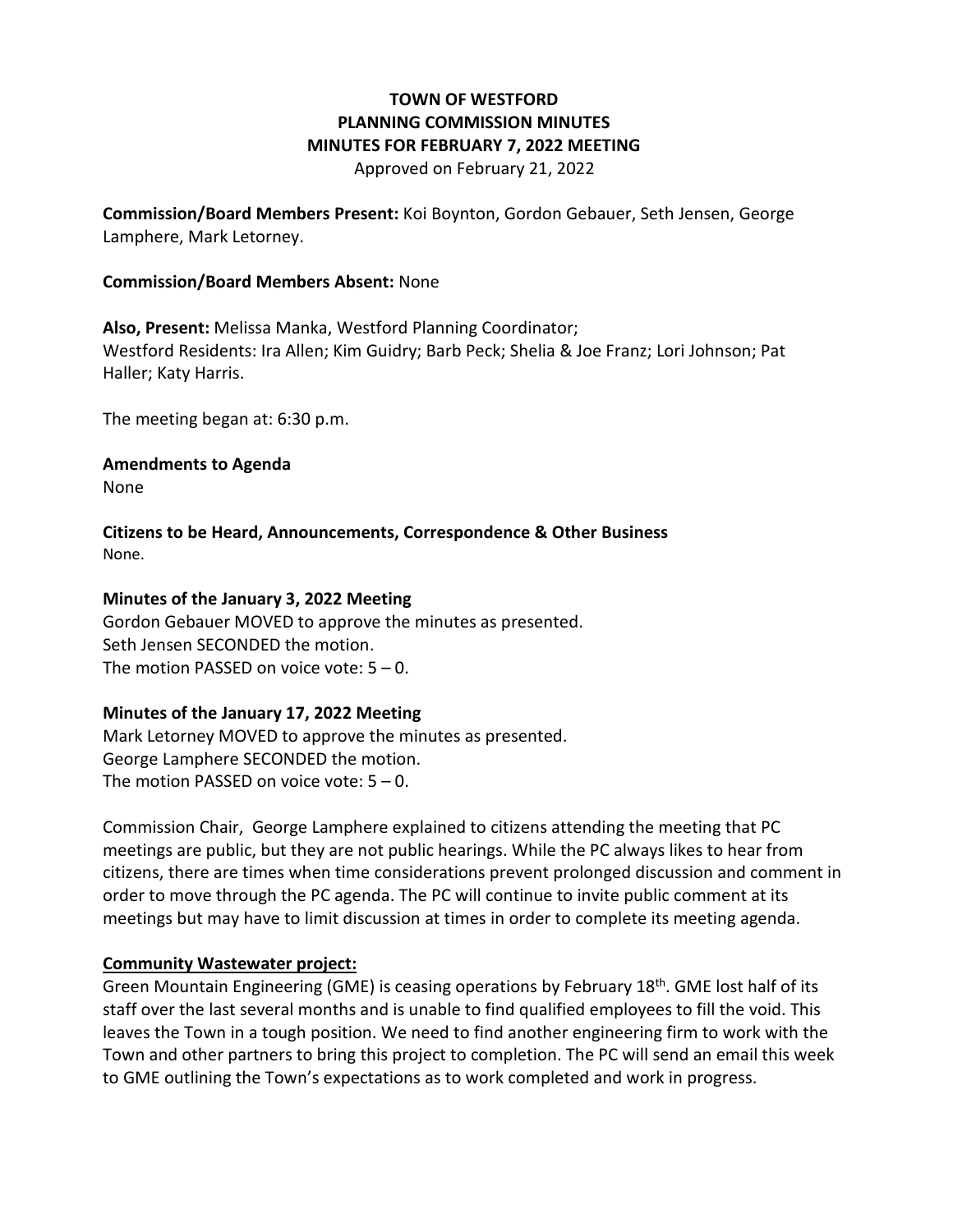Melissa has spoken with Amy Macrellis at Stone Environmental. Stone may be able to take over as the project engineer and then sub-contract with a firm like GME to work towards completion. The State of Vermont appears to be amenable to this outcome. Progress on moving the wastewater project forward will be delayed while we look for a new engineering firm. At a minimum we need to receive from GME:

-Amended PER including alternative #5—drip system (Amended PER not yet finished) -30% documents for submission to State of Vermont ANR

-All files in GME's possession that relate to the wastewater project including CAD.

It was the general consensus of the PC members that it would be a good resolution if Stone Environmental could take over leading the project and then sub-contract the engineering work. Whatever engineering firm we end up hiring, they will need to support the PER, as amended, in order for the Town to move forward with the State.

Brighter News: We received notification from the State that the Town will be awarded a grant of \$2,377,000 from ARPA funds for construction of the wastewater system. If an income survey of the service area is performed, we may receive additional funds. The Town should receive a contract from the State within the next several weeks. ARPA funding is still evolving, so new information and updates are likely. The ARPA grant funding is in addition to the NBRC grant of \$466,000 we were notified about in December. However, due to limits on how much federal money can be used towards village infrastructure projects, we may need to find a way to finesse both awards to be able to take advantage of the maximum amount possible. Ultimately, the NBRC grant may end up being less than the committed amount of \$466,000. The PC will likely also seek local ARPA funding from the amount the Town has been awarded.

All in all, the grant funding offers are beginning to approach the 80% mark, which is a huge financial benefit to the Town. This makes the project much more affordable both for the users of the system and taxpayers outside of the service area. We will need to work with the State and our funding sources to make sure we can use as much NBRC grant funding as possible. NBRC would like the Town to move forward as soon as practicable so that NBRC knows how much funding it may have available for other projects. We will continue to move forward on this front.

# **Project Management/Beta Schedule Software**

The selection and development of some type of scheduling software is not as time sensitive now that GME is stopping operations. However, we do need to make a decision on software and format moving forward. It may be worthwhile to have project management software to help with scheduling. George has looked into this and recommended the project management software named Monday. We will review and discuss again at the PC meeting on March 7<sup>th</sup>.

# **Priority List Application**

This is required annually to get money from the CWSRF. Melissa completed this year's application with the wastewater engineering team. ANR recommends we stay with the cost estimates for alternative #5, but do not need to include contingency for a new engineering firm. Melissa will send the Town's Priority List Application to the State within the next 14 days.